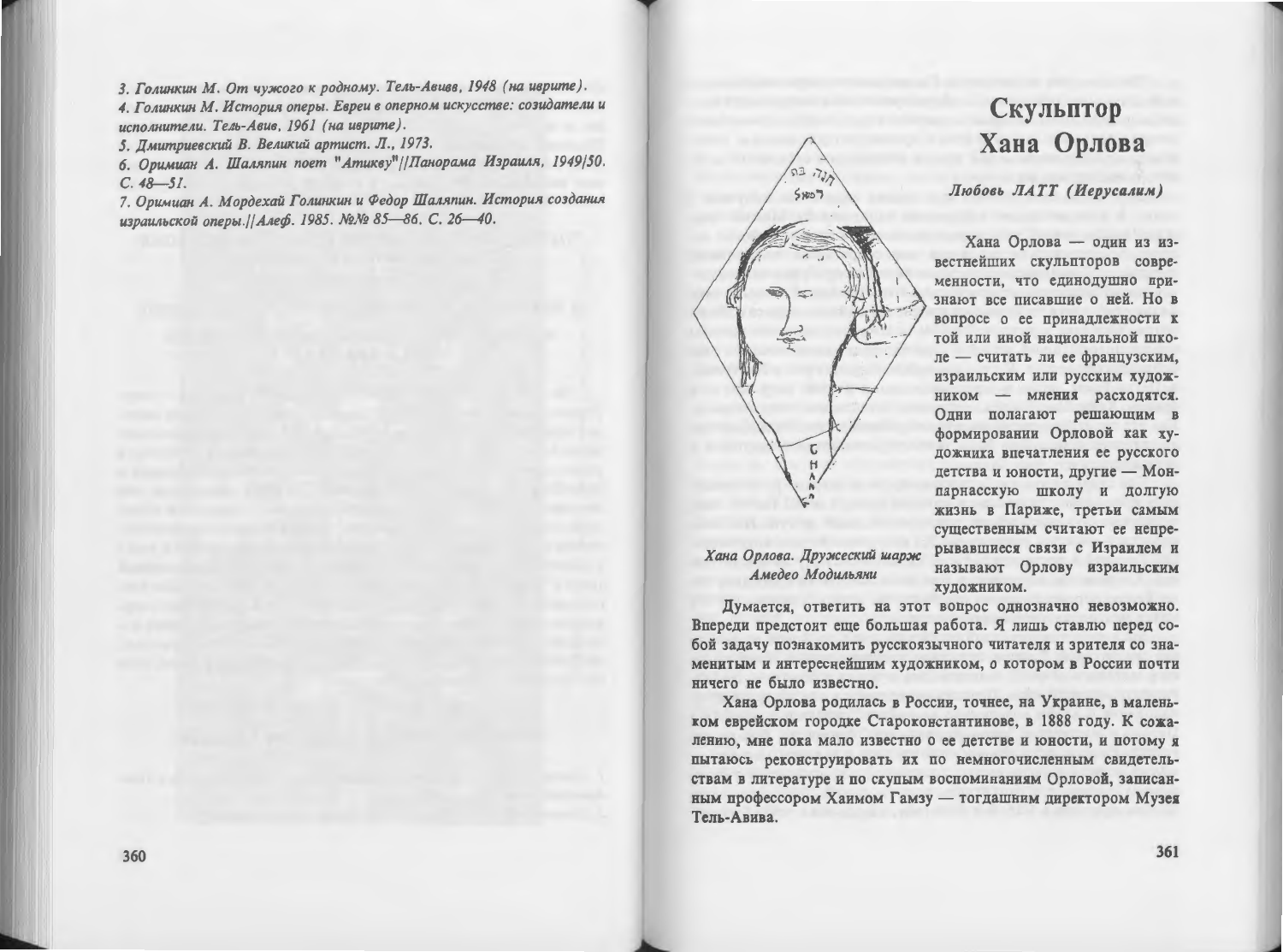Известно, что она покинула Россию шестнадцатилетней девушкой. безусловно, уже в чем-то сформировавшейся, получившей эмоциональный заряд, который оставляет в душе человека, особенно впечатлительного, глубокий след. Картины детства, пейзажи, люди, воздух, аромат земли - все это мы впитываем в себя, и это остается в нас на всю жизнь

Отец Ханы был сионистом, и знание иврита она получила в семье. В доме постоянно собиралось много народу. Можно представить себе, вокруг чего велись разговоры и споры. Орловой исполнилось пятнадцать лет, когда мир содрогнулся, потрясенный зверствами Кишиневского погрома, который пробудил национальное самосознание еврейского народа. Известный поэт Хаим-Нахман Бялик отправился по кровавым следам в Кишинев и написал знаменитое "Сказание о погроме" (1904), в котором слышатся раскаты его громового голоса, силой и страстностью напоминающего глас библейских пророков. Но эту поэму Хана прочтет уже в Палестине. в Петах-Тикве, куда эмигрировала семья в 1904 году вслед за братом Ханы Цви Нишри, уехавшим несколькими годами ранее. Как все пионеры - халуцим, отец обрабатывал землю, а Хана шила, помогая семье. Она была тихой неразговорчивой девушкой и зачитывалась стихами Бялика.

Как открыла она в себе призвание, когда впервые руки потянулись к карандашу, а пальцы к мягкому комку глины? На эту тему существует несколько легенд, одна исключающая другую. Наиболее вероятной является приводимая Х.Гамзу, записавшим воспоминания Орловой в последние годы ее жизни, и поэтому не всегда точные. Он приводит ее рассказ о том, как в юности ей приснился Хаим Бялик, портрет которого она будто бы лепила с натуры. Но эту мечту она осуществит много позднее.

Вряд ли в традиционной еврейской семье одобряли ее увлечение скульптурой. Видимо, страстное желание учиться этому искусству заставило девушку покинуть дом и уехать в Париж - художественную столицу мира. Поэтому приводимое в том же труде предположение о якобы совершенно случайном открытии призвания в Париже в мастерской "скульптора-грузина" (очевидно, Николадзе, ученика Родена, оставившего воспоминания о великом мастере) можно отнести к числу легенд, которые обычно создаются о большом художнике его окружением или им самим. Бесспорно одно: Орлова приехала в Париж в 1910 году, твердо зная, что ей нужно.

Небезынтересно напомнить, что именно к тому же 1910 году относится первое посещение Парижа Марком Шагалом и Натаном Альтманом. Годом ранее в Париже оказался Осип Цадкин, в 1908 году - Александр Архипенко, в 1911 году - Натан Певзнер.

Со всех уголков Европы и даже Востока стекались сюда одаренные молодые художники, чтобы вдохнуть воздух свободы, найти учителей и включиться в водоворот интеллектуальной и художественной жизни, без которой невозможно творчество.

Хана Орлова поступила в класс рисунка Национальной школы декоративного искусства, заняв первое место на конкурсе, а скульптуру изучала в Русской академии, которую основала на Монпарнасе Мария Васильева, уроженка Смоленска, ученица Петербургской художественной школы. Созданная ею Свободная Русская академия стала центром художественной и литературной жизни тех лет. Академию посещали Пабло Пикассо, Марк Шагал, Амедео Модильяни, Александр Архипенко и многие другие. Неудивительно, что среди множества школ, академий и ателье, которые создавались и распадались в то бурное время, Орлова выбрала академию своей бывшей соотечественницы Марии Васильевой.

Ко времени приезда Орловой в интернациональную столицу искусства там уже сформировалась парижская школа, которую представляли, главным образом, иностранные художники: Модильяни. Хаим Сутин. Жюль Паскен (Юлиус Пинхас), Моше Кислинг, Кес Ван Донген, Марк Шагал и другие. Они поселились на Монмартре и основали множество художественных мастерских в Латинском квартале Монпарнаса — "Улей". Эту пеструю группу художников, работавших каждый в своей индивидуальной манере, объединяло, пожалуй, одно: они стояли в стороне от тех художественных течений, которые считались новаторскими и сменяли последовательно друг друга или даже сосуществовали, как кубизм, абстракционизм, футуризм, сюрреализм, хотя косвенно и не могли не испытывать некоторого их влияния. Обитатели "Улея" - вся эта художественная богема - были завсегдатаями кафе "Ротонда", "Дом", "Селект", ресторана "Бати".

В этот круг вступила и Хана Орлова.

Все, кто знал ее в молодости, отмечали доброжелательность и гостеприимство молодой художницы, ее удивительно сердечное отношение к товарищам и коллегам. Но душой богемы был, конечно же. блестящий, красивый и образованный Амедео Модильяни, ко-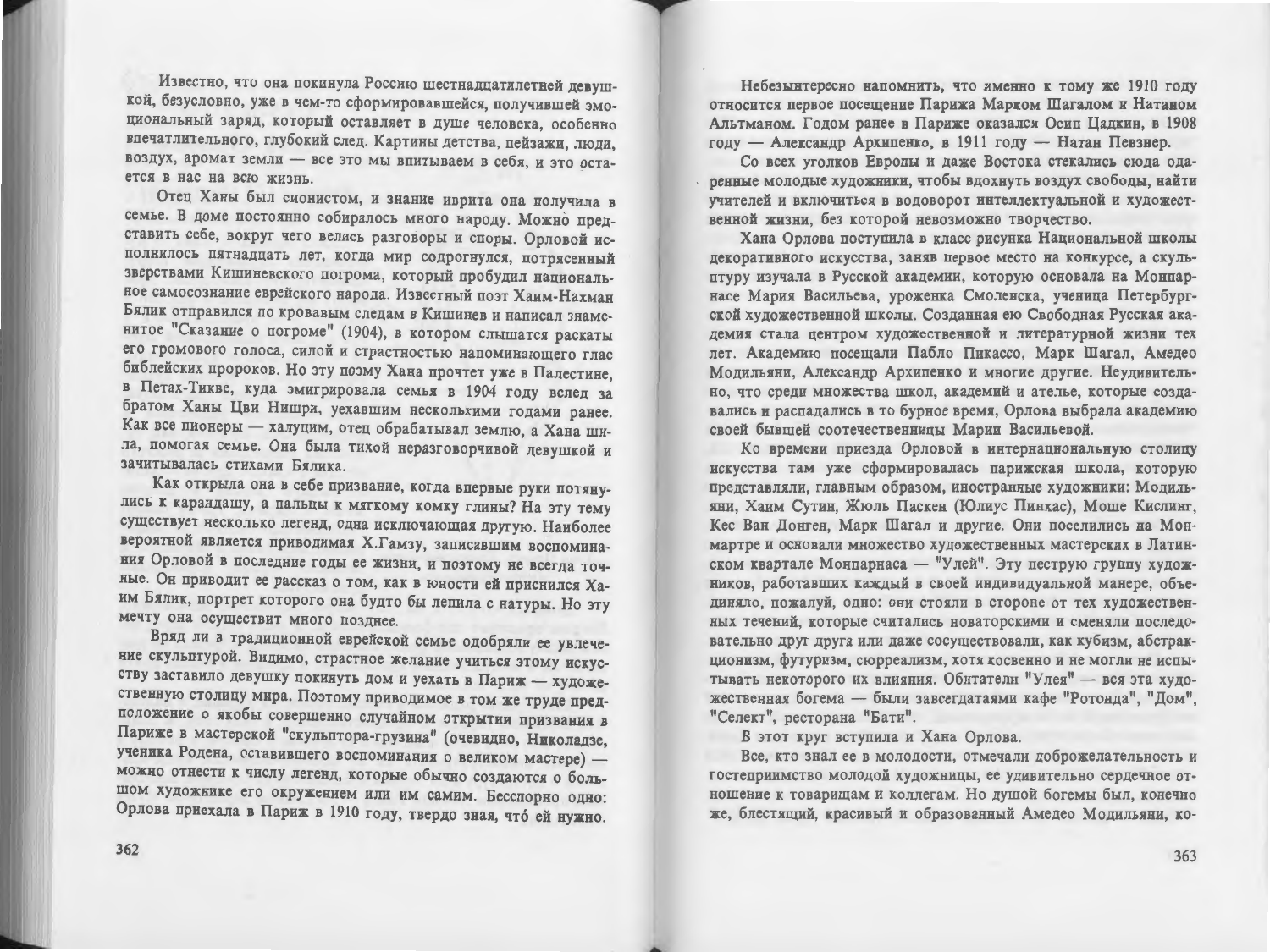торый начинал свой путь в искусстве, в основном, как скульптор. Он, как вспоминает Орлова, "никогда не скрывал своего еврейского происхождения и носил в одном кармане Танах°, а в другом "Божественную комедию" Данте и цитировал наизусть большие куски попеременно из того и другого".

Однажды, когда компания сидела в кафе "Ротонда", Модильяни схватил почтовый конверт, разложил его и на внутренней стороне нарисовал портрет Ханы Орловой с надписью на иврите: "Хана Орлова - дочь Рафаэля".

Модильяни, как известно, часто подписывал имя изображенного на лицевой стороне своих живописных и графических портретов.

Удивительно, как это всегда бурный, мучительно перевозбужденный Модильяни сумел увидеть в двадцатичетырехлетней молодой Хане отличавшее ее всегда олимпийское спокойствие, которому она не изменит до конца своих дней. Круглое лицо Ханы, мощная короткая шея - так не похожи на банальное представление о "модильяниевском типе модели". В правом углу конверта уменьшенное повторение этого портрета, в котором еще больше подчеркнуто слияние лица с шеей. Что это? Портрет-шарж? Да. безусловно. Но при этом такой дружелюбный, полный теплоты и уважения, что хотелось бы придумать какой-нибудь другой термин вместо недоброго слова "шарж".

Может быть, в этот момент Хана поняла, что ей надо делать. Портрет с заостренной характеристикой, отмечающий подчас смешные стороны модели, надолго станет ведущим в ее творчестве.

Кроме Модильяни среди друзей Ханы Орловой были и другие художники-евреи: Хаим Сутин, Жюль Паскен (Юлиус Пинхас), Жорж Карс. Их тесный кружок был поддержкой и опорой начинающей художнице.

Следует сказать и о коллеге Ханы по художественной школе -Жанне Эбютерн, которую она ввела в круг своих монпарнасских друзей, о трагической любви, вспыхнувшей между девушкой из буржуазной семьи и Модильяни, написавшем за несколько лет их связи более тридцати ее портретов. Она покончила самоубийством назавтра после безвременной смерти Модильяни в 1920 году. Посмертную маску Модильяни выполнила Хана Орлова.

Спустя два года после поступления в Национальную школу декоративных нскусств Орлова была допущена к участию в Осеннем салоне 1913 года, представив на выставку два бюста, вырезанных в дереве и отмеченных критикой как произведения высокого профессионального уровня и большого таланта. С этих пор дерево надолго станет любимым материалом Ханы. Но в отличие от Коненкова, например, она не использует его структуры, не соблазняется декоративными возможностями, таящимися в причудливых изгибах его природных форм, но властно подчиняет материал своему замыслу. Тщательно полирует поверхность, порой уничтожая следы древесного рисунка. Многих, в том числе писателя Хила Аронсона, посетившего ее мастерскую вскоре после окончания второй мировой войны, поражала неженская сила ее руки, извлекавшей образ из твердого материала, преодолевая его сопротивление. Позднее она иногда повторяла свою работу в бронзе, стремясь, как и многие другие скульпторы, увидеть новые возможности, открывающиеся в плавком металле.

К раннему периоду творчества относится "Портрет Жанны Эбютерн" ("Дева", 1915). Преувеличенно удлиненная, как скульптура поздней готики, необычайно пластичная, гибкая, как тонкая ветка, она декоративно стилизована, но именно это и позволило выразить хрупкость и уязвимость Жанны, подруги Модильяни. В портрете Жанны, как и в некоторых других произведениях этого периода, сказалось влияние Модильяни.

Принадлежа своей эпохе, Орлова не могла не отдать дани разноообразным течениям, характерным для первых десятилетий XX века. И утонченная стилизация, и кубизм, и экспрессионизм нашли свое отражение в ее искусстве. Но гениальность большого мастера проявляется в умении все полученное извне переработать, переплавить, претворить в свой собственный пластический язык, совершенно индивидуальный, ни на кого не похожий.

Элементы стилизации отчетливо прослеживаются и в таких ее ранних произведениях, выполненных в дереве, как "Амазонка" (1913), "Беременная" (1916), "Дама с веером" (1919). Стилизация здесь позволила внести в образ музыкальность и поэтичность, спасая от натурализма, подтверждая мысль Марины Цветаевой, высказанную в статье о Наталье Гончаровой, что "стилизация враг натурализма". В "Амазонке" единый ритм упругих округлых форм, мощь коня и тонкие дугообразные руки всадницы, ее фан-

<sup>•</sup> Танах — Библия: Пятикнижие, Пророки, Писания (прим. ред.).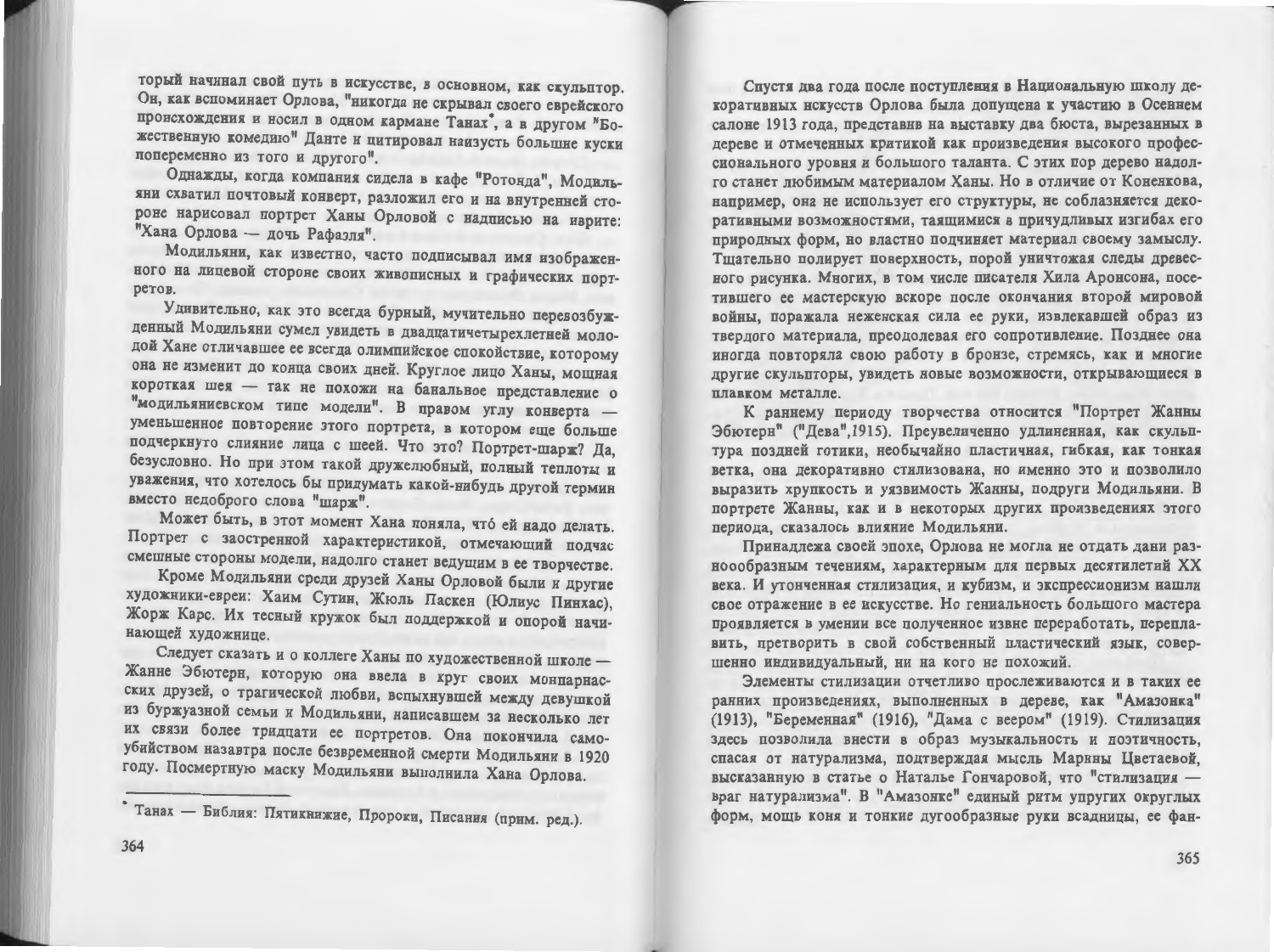тастическое одеяние и круглая шарообразная голова на тонкой шее - все это полно юмора и доброго авторского смеха.

Застыла в своем величии, как древнее изваяние, "Беременная" с лицом негритянского идола, геометризованными формами и с вызовом торчащими округлостями грудей на трапециевидном торсе. Дугой сомкнувшихся тонких рук она поддерживает свой круглый живот. Неправдоподобно аскетические, как ветки, руки характерны и для других произведений раннего периода. Какая прихотливая игра линий и объемов! Какая уверенная рука смело вырвала из мертвого дерева и благословила на жизнь эту будущую мать!

Глядя на "Даму с веером" (Дом-музей Анны Тихо, Иерусалим), вспоминаешь изысканные, утонченные лица модильяниевских моделей. Узкое, продолговатое лицо с оригинально вырезанными объемными верхними веками близко посаженных глаз - очень индивидуально. Длинная тонкая шея скрыта высоким воротником. Чуть выступающий острый локоть согнутой руки придает особый шарм замкнутому контуру фигуры. Прижата к груди рука с необычайно тонкими пальцами, грациозно придерживающими веер, страусовые перья которого как бы растворяются на груди молодой женщины, образуя прихотливый узор. Глубокое знание психологии позволило Орловой понять душу этой недоступной для постороннего взгляда светской дамы.

Репродукции с ранних скульптур Ханы Орловой были использованы в сборнике стихов поэта Ари Юстмана, женой которого она стала в 1916 году. Знаменитый поэт Гильом Аполлинер, получив в подарок книгу, писал автору: "Очень благодарен за "Поэтические раздумья", которые Вы прислали мне вместе с фотографиями приятных и очень значительных скульптур". Ари Юстман погиб во время первой мировой войны, оставив Хану одну с годовалым сыном.

Проблема художественной формы, ее поисков, безусловно, стояла очень остро перед Ханой Орловой, как и перед всем искусством первых двух-трех десятилетий XX века. Но у нее в этих исканиях главным было страстное желание выразить непосредственные человеческие эмоции, самую жизнь, сказать средствами скульптуры теплое, сердечное слово своим современникам.

Даже в произведениях, выполненных под влиянием кубизма. она остается верной себе и умеет подчинить образы мягкой лирической выразительности или наполнить их искрящимся юмором.



Этим произведения Орловой отличаются от научно-экспериментальных работ Пикассо, рационалистических и, подчас, сухих.

На выставке "Москва — Париж", которая проходила в Москве в 1981 году, была представлена скульптурная группа "Танцующая пара" работы Ханы Орловой из частного парижского собрания, отлитая в бронзе в 1919 году, но, надо полагать, первоначально исполненная в дереве несколько ранее. Простейшие геометрические объемы - почти цилиндры - откинувшихся назад тел, похожие на конусы ноги и шарообразные головы - приведены в движение, удивительно точно передающее характерный ритм танго с его затяжными паузами. Сколько доброго юмора в передаче самозабвенного увлечения на лицах танцующих!

В этом же стиле она изобразила своего сына ("Мой сын", 1923, цемент). Статуя полна любви и трогательного понимания детского характера, выраженного предельно простыми, слегка геометризованными формами. Мальчик заложил руки за спину, словно пряча что-то от взрослых. Озабоченный поворот головы, удивленные пуговки-глаза, пухлые, как пончик, щеки. Таков любимый тип ребенка **v** Ханы.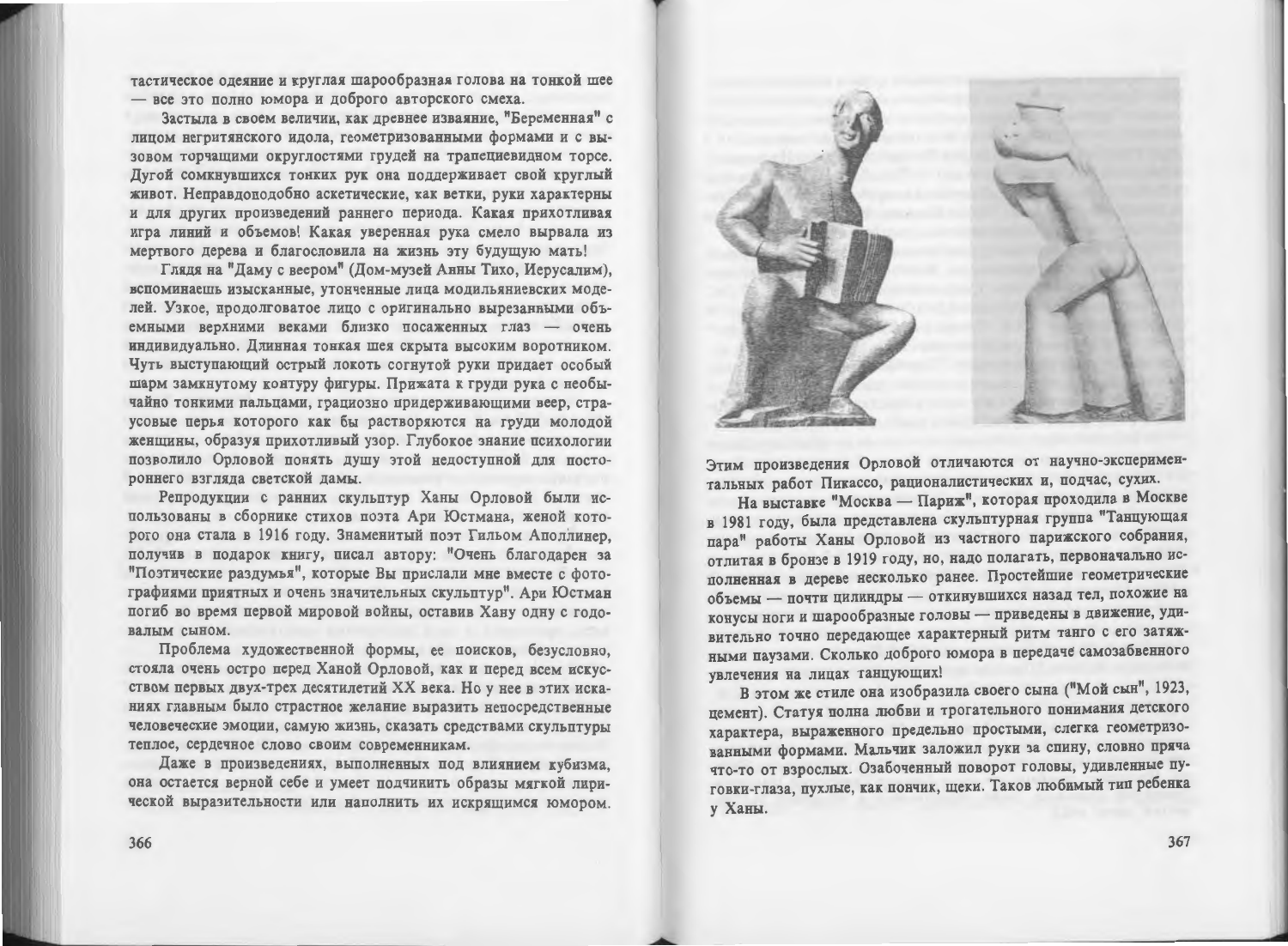Наряду с поисками художественной формы и одновременно с ними Орлову, как и многих художников-евреев парижской школы, занимает проблема создания еврейского национального стиля. Эти поиски типичны для еврейской интеллигенции того времени как в Эреп Исраэль так и в Западной и Восточной Европе. Из молодых еврейских художников, обитавших в "Улье", только О.Цадкин и Х. Сутин отрицали свою причастность к еврейскому искусству. Зато М.Шагал, Жак Липшиц, Моше Кислинг, Иосиф Чайков, Натан Альтман - каждый по-своему искал еврейские корни.

В этой связи небезынтересно привести высказывания крупнейшего советского искусствоведа, большого знатока скульптуры А.Г.Ромма. В своей книге "Современная скульптура Запада" (М., 1937) он посвятил Хане Орловой почти страницу и упомянул о ее поисках еврейского стиля. Сделав скидку на негативный оборот фразы из-за времени, когда это писалось, отметим ценность сообщения о самом факте поисков: "Первоначально, - писал Ромм, - она была бесплодно занята поисками национального еврейского стиля... затем она нашла собственный пластический язык, показавшийся очень новым: скульптурный гротеск".

О создании своего собственного - и в то же время еврейского - стиля мечтали многие художники России, Европы и Эрец Исраэль. Интерес к еврейскому художественному наследию пробудился в России в 80-х годах XIX века. Художники-евреи начали изучать национальные традиции в сохранившихся еще старинных рукописях, брачных контрактах, в деревянной резьбе и каменных надгробиях. Не случайно знаменитый русский критик В.В.Стасов издал в 1886 году совместно с бароном Давидом Гинцбургом беспенный альбом "Древний еврейский орнамент по старинным рукописям". что стимулировало художников-евреев к осмыслению национального наследия. В статье Г.И.Казовского из "Советского искусствоведения" за № 27 автор приводит слова В.В.Стасова, истинного русского интеллигента: "Пришла пора и для народа израильского выступить из мрака к свету и внести в наше знание тысячи новых фактов... Недавно возникла новая наука - наука еврейской художественной древности, но она уже дала богатые плоды".

Этот факт дал основание Борису Шацу, создателю "Бецалель" (Академия художеств в Иерусалиме) назвать Стасова "отцом еврейского искусства". Это, конечно, преувеличение, но не без доли истины. Стасов, этот активный, сильный, глубоко порядочный человек, включился в подспудно начавшийся исторический процесс.

В этот процесс не могла не включиться и Хана Орлова, тем более, что идея создания национального искусства, сформулированная в недрах сионизма, витала и в доме Орловых.

Среди работ раннего периода, о котором шла речь, есть "Портрет художника-еврея" (Рейзин), выполненный в дереве в 1919 году и позднее повторенный в бронзе. В 1967 году скульптор сделала с него рисунок пером и поместила на шмуцтнтуле каталога юбилейной выставки 1968 года, приуроченной к ее восьмидесятилетию. Сама собой напрашивается мысль о том, что Хана Орлова считала эту работу для себя принципиально важной. В более ранних каталогах портрет имел имя собственное, хоть и в скобках, но в последующих изданиях оно исчезло, что подчеркивает обобщенный характер образа.

Это самый экспрессионистский портрет Ханы Орловой. В композиции доминирует голова, даже срезано правое плечо. Изможденным, исхудалым кажется лицо, сужающееся к подбородку, с огромными, вылезающими из орбит объемно вылепленными глазами, занимающими треть его. Страдальчески искривленный рот, типично еврейский длинный нос, большой лысеющий лоб и неправильной формы череп с редкими прядями волос по бокам дополняют характеристику. Кистью левой руки с непомерно длинными скрюченными пальцами он подпирает щеку в горестном раздумье, от которого едва ли не шевелятся большие мягкие уши. Они разрывают линию силуэта, обычно спокойного и плавного у Орловой. В портрете нет никаких аксессуаров, бюст с неглубоким обрезом - а какая выразительность! Перед нами художник-идеалист, мыслитель, мистик, почти не от мира сего. Но несмотря на беспощадную правду, портрет нельзя назвать шаржем. Наоборот, он сделан с каких-то очень добрых, гуманных позиций, с большим сочувствием к этой мировой скорби и простой человеческой неустроенности. Думается, "Художник-еврей" стоит многих теоретических рассуждений о еврейском

<sup>\*</sup> Давид Горациевич Гинцбург (1857, Каменец-Подольский, - 1910, Петербург) - востоковел и писатель. Главным образом известен своими научными работами по иулаистике и арабистике, по которым специализировался в университетах Петербурга, Грейфсвальда и Парижа. Продолжая семейные традиции баронов Гинцбургов (банкировмеценатов), занимался также общественной и общинной деятельностью (прим. ред.).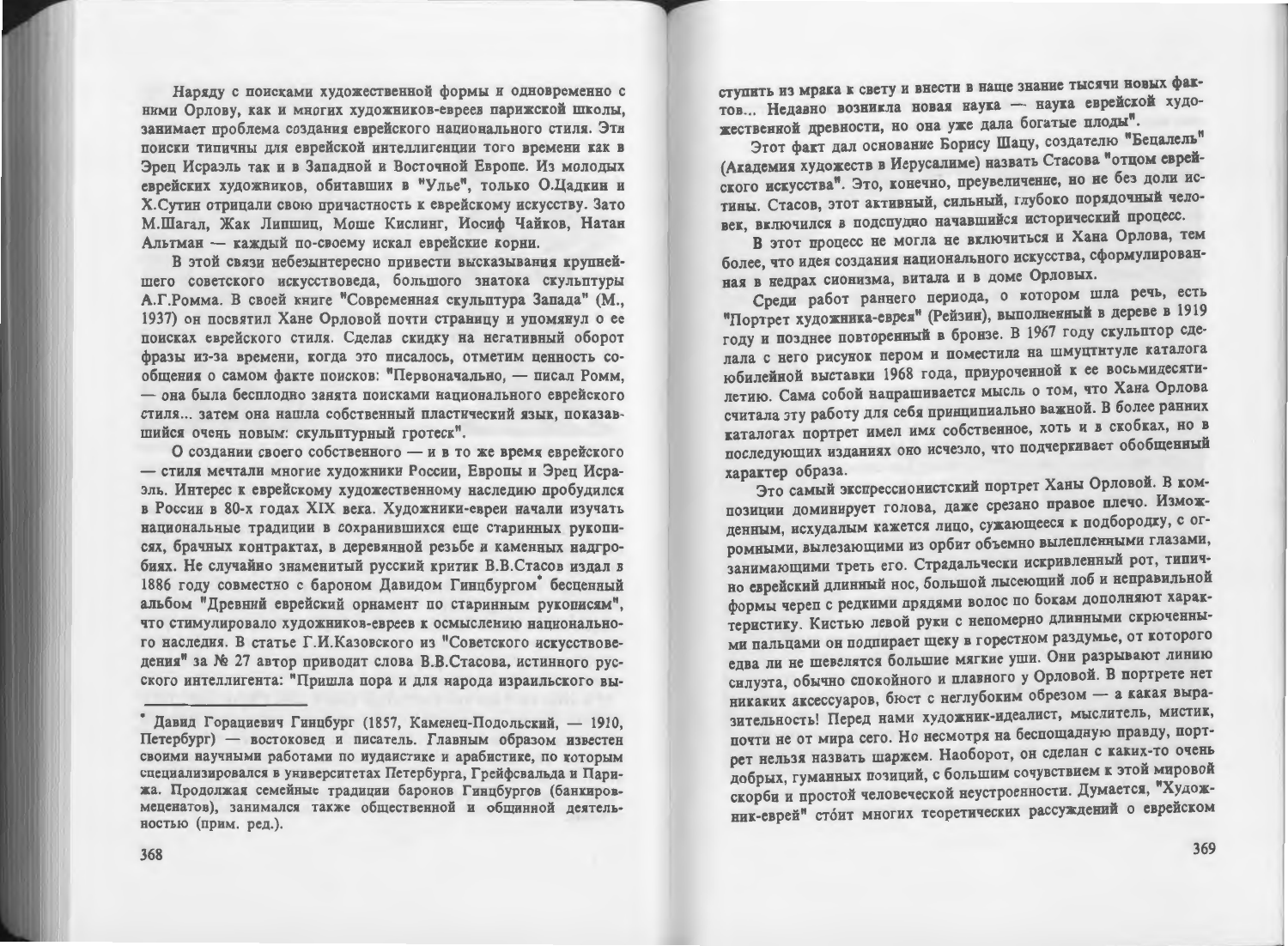стиле. Здесь есть и юмор, и смех сквозь слезы, которые отличают также еврейские песни, еврейскую литературу и театр и без которых наш народ не мог бы перенести тяжелейшие испытания, выпавшие на его долю.

Кто-то из исследователей творчества Орловой назвал ее стиль экспрессионистическим реализмом. Это звучит убедительно. Но ведь и экспрессионистический реализм также одна из характерных черт еврейского стиля, который еще и в наше время не сформировался окончательно.

Заострение характеристики, экспрессивное преувеличение свойственно многим портретам Ханы Орловой. Ее острый глаз быстро улавливает какую-нибудь характерную черту модели, а умелые руки уверенно создают яркий, запоминающийся образ. Отказываясь от мелочной детализации, она обобщает, подчас дает свою концепцию изображенного, порой превращает портрет в нечто гораздо большее - в новеллу, рассказ или яркую сцену.

Портреты разных людей, созданные одним художником, подобно детям одной семьи, часто бывают чем-то похожими друг на друга и одновременно на своего создателя. Совсем другое у Ханы Орловой. Индивидуальный подход во всем.

"Курильшик с трубкой" (портрет рисовальщика Видхофта, 1924, бронза) хорошо знаком тем, кто хоть раз побывал в Музее Израиля в Иерусалиме. Он - воплощение образа самодовольного сытого бюргера, одетого во фрак, распахнутые полы которого выявляют круглый как мяч живот. Чтобы усилить впечатление грузности и тяжеловесности, скульптор посадила его на маленький детский стульчик. Лысый череп курильщика трубки блестит как начищенный самовар. Лицо с заплывшими глазами, пухлые пальцы, удерживающие трубку, - какой точный отбор деталей, как уверенно и безошибочно попадают они в цель! Портрет индивидуума перерастает в явление большого социального значения.

Орлова не опускается до пресного натурализма и столь же далека от интеллектуальных кодов абстракции. "Я хочу, чтобы мои произведения были такими же жизненными, как сама жизнь", скажет позднее Хана Орлова. Врожденное чувство пластики выливается в декоративную игру линий и масс, подчас в стилизацию природных форм, но настолько деликатную, что ее почти не замечаешь. Что бы ни изображала Орлова, ее целью было выразить простые человеческие эмоции. Недаром из современных скульпто-



Портрет художника-еврея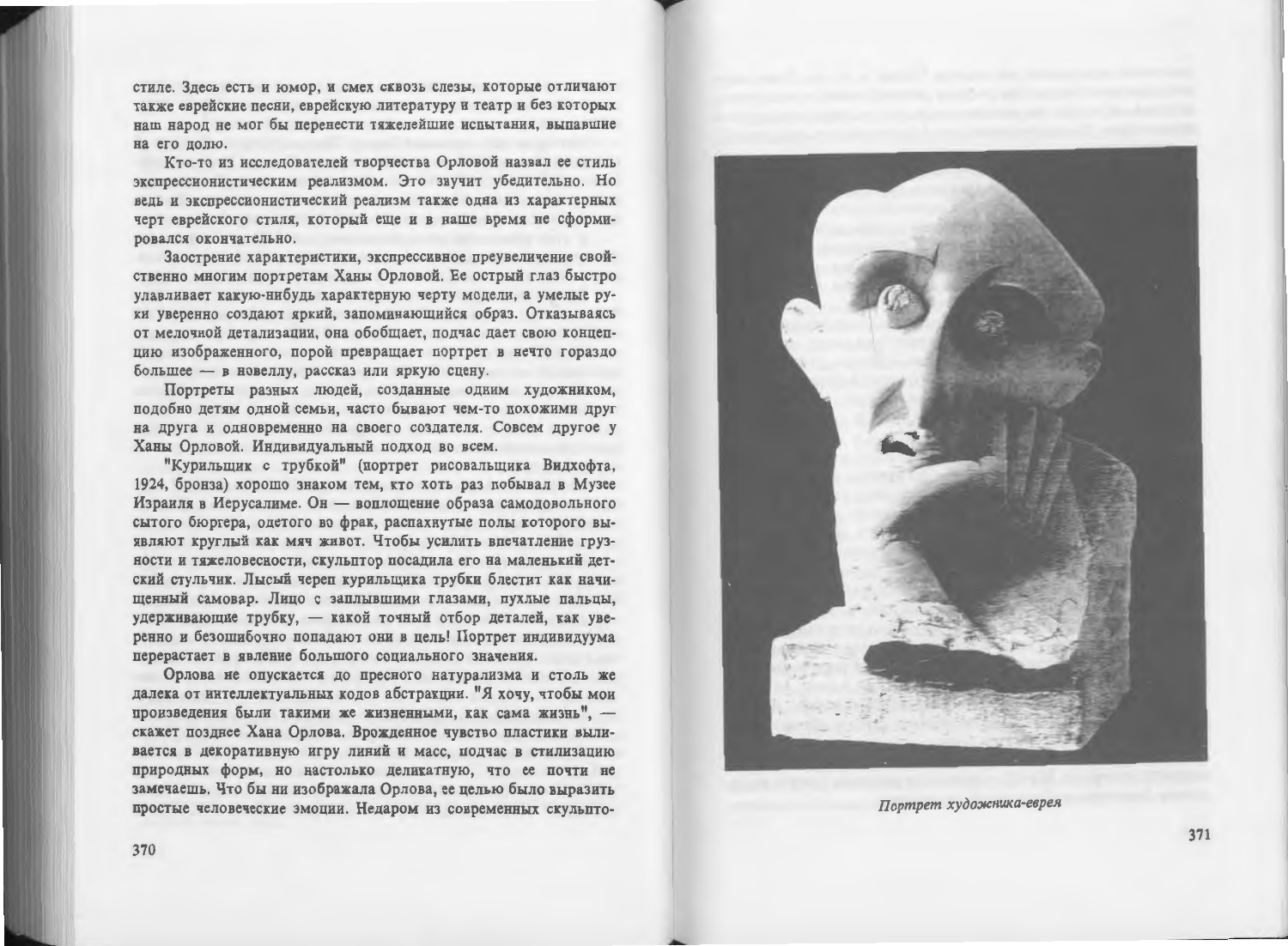ров самым почитаемым она назвала Родена за то, что Роден впервые средствами скульптуры раскрыл разнообразные оттенки чувств человека, за то, что он наполнил свои произведения возвышенной духовностью. "Но это не значит, что я будут работать так, как он". - сказала она.

В самом деле, ее метод противоположен роденовскому. Композиции Родена построены на мгновенном, незавершенном движении, выражающем полет души. Разорванная линия контура усиливает впечатление динамики, равно как и живописная с резкими контрастами света и тени поверхность. Композиции Ханы, наоборот, всегда уравновешенны, плавная линия контура спокойно выявляет объем в пространстве, гладкие поверхности крупных форм беспрепятственно омываются светом.

И еще одна особенность характерна для стиля некоторых произведений Ханы Орловой - это их четырехфасалность, то есть обработка фигуры или даже бюста только с четырех сторон - спереди, сзади и с боков, без учета промежуточных контуров, что сближает их с примитивом, с народным искусством и, может быть, является следствием бессознательно усвоенной традиции русскоукраинской резьбы по дереву.

Двадцатые годы - расцвет портретного творчества Ханы Орловой. Ее фантазия неисчерпаема. Она никогда не повторяется и чисто интуитивно находит ту форму портрета, которая наиболее ярко и индивидуально выражает данную личность. Это может быть бюст, или только одна голова, или, наоборот, фигура в полный рост, очень часто бюст и полуфигура дополняются руками.

Портрет Пера Крога (1926, цемент) — почти сцена из жизни артистической богемы. Этот норвежский художник и танцовщик, выступавший с женой Люси в кабаре, был другом Жюля Паскена и непременным участником порой бесшабашных застолий, какие последний нередко устраивал в кафе и ресторанах Монмартра, и тогда Пер Крог развлекал своих друзей игрой на аккордеоне. Залихватская удаль его, словно готового пуститься в пляс, натягивающего меха, видимо, напоминала скульптору рязанского русского парня, и она усилила это сходство упрямой прядью прямых волос. по-русски зачесанной почти на глаза.

Насколько "Курильщик" - воплощение неподвижности и застылости, настолько "Крог" - экспрессия динамики с почти неуловимым элементом кубистической стилизации.

Для всего периода, кончающегося второй мировой войной, характерны две линии поисков: первая - экспрессия психологической напряженности, вторая - светлая линия гармоничных образов. Среди последних особое место занимают женские образы, одухотворенные, полные очарования молодости или материнской нежности.

Обобщенными формами, одинаково далекими как от натурализма, так и от кубизма, она изображает полуфигуру молодой матери ("Материнство", 1924, бронза), прикрывающей рукой младенца, который доверчиво прильнул к ее груди, ища защиты. В облике молодой женщины - покой и гармония, хотя и слегка печально ее лицо с поэтичным профилем и немного вздернутым носом. Очень характерна для работ этого периода устойчивость и замкнутость композиции. Вы не увидите в них отведенных в сторону рук - они чаще всего прижаты к телу, не обнаружите и пересекающих контурную линию деталей или форм. Это характерная манера Орловой. Подчас нет даже просветов между частями тела, а в группах между фигурами. Как объяснить такую особенность почерка Ханы Орловой? Чаще всего в литературе это считают следствием перенесения приемов работы по любимому материалу - дереву. Думается, причину надо искать в другом. В современном ей мире многое пошатнулось, не было ничего устойчивого, включая и искусство. В этих условиях требовались титанические усилия для сохранения равновесия, сдержанности и большого человеческого достоинства. Потому так боязливо припал к груди матери младенец, потому так тревожно и заботливо защищает его мать. Всем телом. Ведь фигура ребенка не выходит за пределы контура матери. Подобную компактность можно наблюдать в большинстве произведений данного периода. По этой же причине так сдержанно движение рук артистки Ханы Ровиной ("Портрет Ханы Ровиной", 1935, бронза).

И еще одна особенность стиля Орловой, точнее, особенность ее индивидуального художественного языка, позволила ей выразить веру в человека, в его мужественное противостояние судьбе. Речь идет о свете, который беспрепятственно омывает поверхности большинства ее произведений, заставляя их звучать мажорно. Он проникает в статуи, бюсты, полуфигуры, группы благодаря удивительной цельности объема, почти монолитного, не дробного. Этот солнеч-

372

373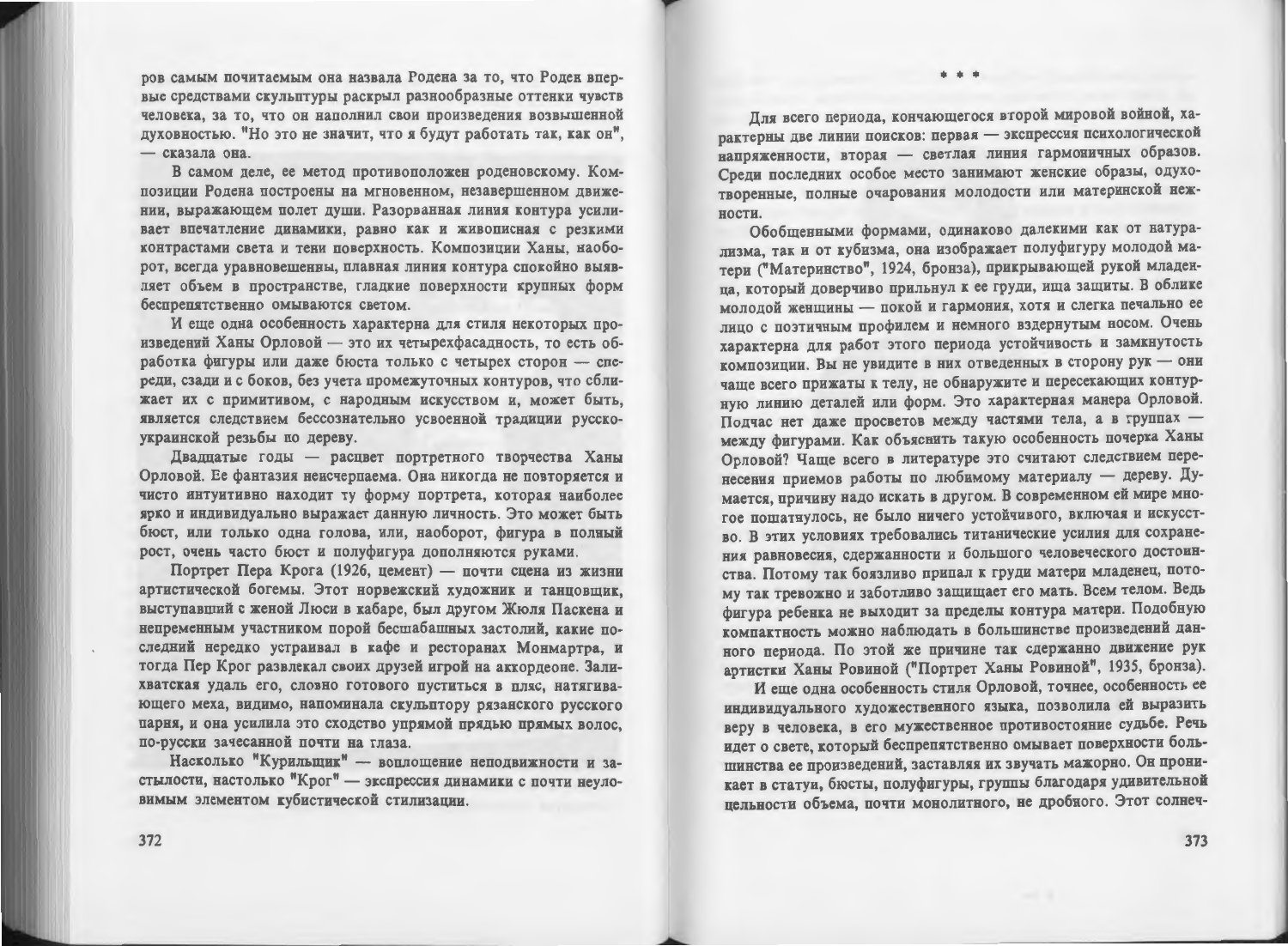

"Материнство"

ный свет она вынесла из "Страны Света" - Эрец-Исраэль, из поэзии Бялика, пронизанной играющими лучами и, может быть, из воспоминаний о сверкающей белизне российского снега.

Что, как не память о русской зиме, заставила Орлову делать портрет "Ромен Брук" (1928, бронза) в мягкой шапке и шубке, отороченной мехом до подола, по которому проходит линия обреза статуи. От чего, как не от этого славянского типа лица с чистым выпуклым лбом и бойко заложенными в карманы руками, повеяло на Хану российским морозцем, свежим запахом снега, и что донесло веселый смех со скользящих саней?

> ... Чуть мелькают вихрем шубы -Щеки в пламени - он с ней... (Х.-Н.Бялик)

На поверхности фигуры, цельной, не дробной, гладкой, только свет, только солнечные блики...

Живя в Париже, Хана Орлова никогда не порывала связей с Израилем. Первый раз после трехлетнего отсутствия она приехала сюда в 1913 году. В Петах-Тикве оставалась ее семья. Позднее у нее появился дом в Тель-Авиве, и ее наезды туда стали далеко не эпизодическими. В 1938 году она сделала необычайно выразительный портрет брата Цви Нишри Орлова, мужественного, скорее похожего на генерала, командующего войсками, чем на скромного труженика Сохнута. Но не только и не столько родственные узы влекли ее в Эрец-Исраэль - близок был ей воздух страны, ощущение своей непосредственной связи с отчизной, что придавало ей силы, ощущение твердой почвы под ногами. Этого недоставало ее товарищам-евреям по Парижской школе. И не потому ли покончили самоубийством Паскен и Карс, безвременно от чахотки умер Модильяни?

Безусловно, европейская художественная традиция была необходима скульптору как воздух. С другой стороны, сионистские взгляды, воспитанные в семье, национальный дух, которым были пропитаны ее детство и юность еще в России и молодость в Палестине, определили философское умонастроение и человеческие привязанности Ханы Орловой.

Еврейское Агентство - международная организация, осуществляющая связь между евреями Израиля и стран рассеяния в деле развития и заселения Эрец-Исраэль (прим. ред.).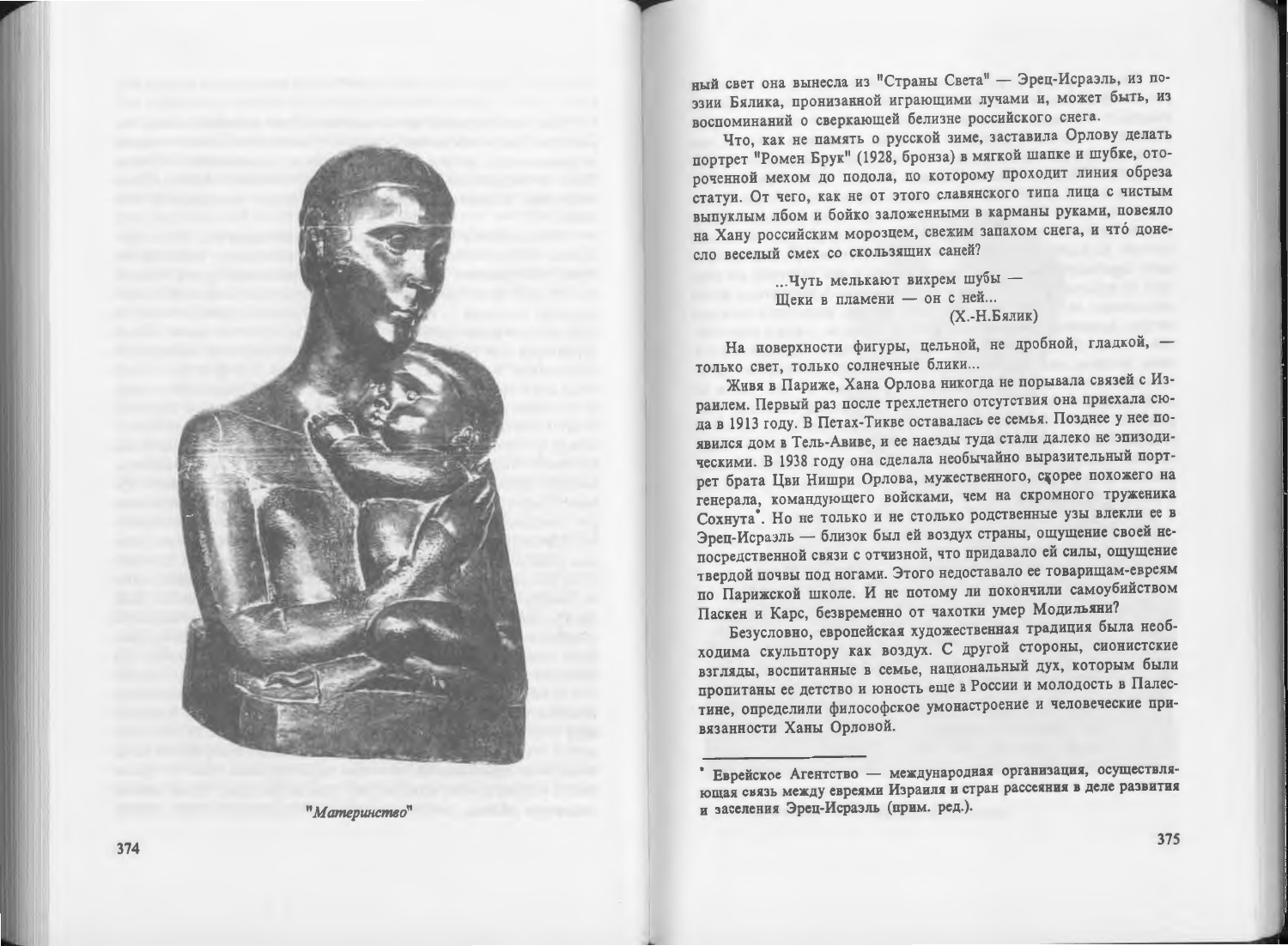Среди портретов, которые исполнила скульптор, - а именно это является наиболее значительной частью ее богатого художественного наследия - львиную долю составляют портреты представителей еврейской культуры: писатели, художники, ученые, выдающиеся политические деятели. В этом ряду прежде всего нужно упомянуть "Портрет Хаима-Нахмана Бялика" (1926, бронза). Мы уже знаем, как долго Хана вынашивала образ поэта. Бялик Орловой - не автор "Сказания о погроме". Ее жизнеутверждающему мировосприятию не свойственно задерживаться на трагических событиях. Ее Бялик - певец "Лучей золотистого света". Она изобразила еврейского поэта в пиджаке, рубашке и при галстуке, но портрет не производит впечатления официального. В энергичном жесте скрещенных на груди рук - неуемная энергия, выдающая кипучую натуру, одинаково неукротимую в своих страстях - как в радостях, так и в горе. Реалистическая моделировка передает материальность лица, которое, кажется, ловит солнечный свет, четко выявляет начинающий лысеть лоб, мягкие щеки с играющими на них, как и на подбородке, солнечными бликами. Весь его облик выражает уверенность в себе без тени высокомерия, напротив того, взгляд и улыбка Бялика обращены к собеседнику. Таков ее поэт - весь земной, из плоти и крови, совсем не похожий на пригрезившегося в юности. И этот образ переводит в пластическую форму радостные и дерзкие строки Бялика:

> "Воля! Воля! эй. свободен? Так помчи меня живей. Утопи меня в безумстве. Душу с бурею развей.

Мчи, лети... - Куда? - не знаю! Я не знаю - все равно, Лишь бы жизнь и кровь кипела, Искрясь, пенясь, как вино.

... То меня искало солнце И настигло - затопило, И в душе запела радость. Бодрость дерзкая и сила.

(Перевод Зезва Жаботинского)



Хаим-Нахман Бялик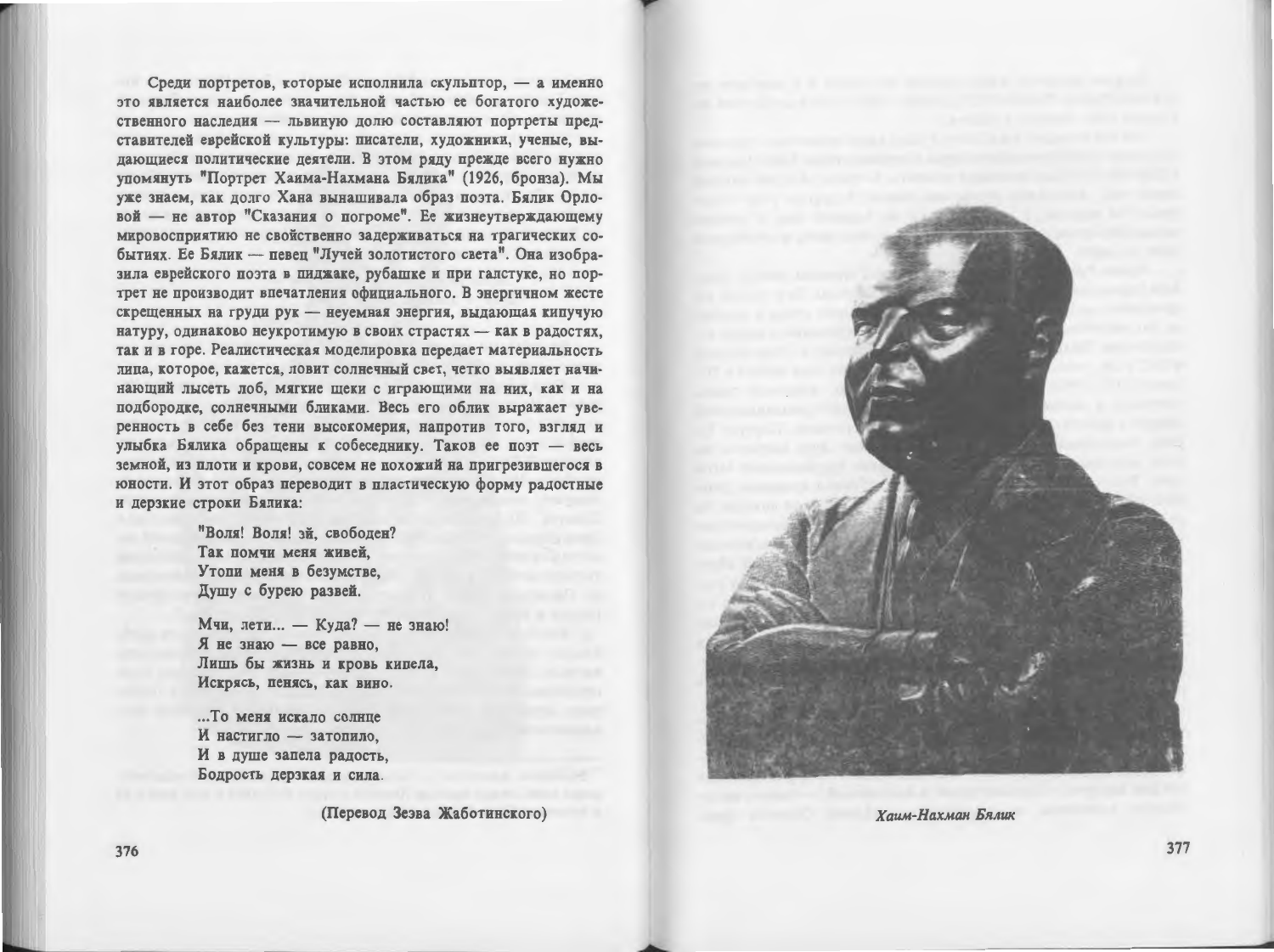Богатая духовная жизнь модели выражена и в портрете художника Реувена Рубина (1923, дерево). Спустя три года Орлова повторила этот портрет в бронзе.

Вот как передает г-жа Эстер Рубин, вдова известного художника, рассказ своего покойного мужа о первом ателье Ханы Орловой в Париже. Это была огромная комната, в одном из углов которой лежал гипс, пластилин, и там она лепила. В другом углу стояло кресло на колесах, в котором сидел ее больной сын, в третьем находилась кухня, где она варила борщ на весь день, и в четвертом были ее книги.

Реувен Рубин был, наряду с Нахумом Гутманом, самым крупным израильским художником в двадцатые годы. Его усилия направлялись на создание еврейского национального стиля в живописи, как, впрочем, и у большой группы других художников-евреев того времени. Выходец из Румынии, он эмигрировал в Эрец-Исраэль в 1912 году, учился в Бецалеле, вслед за тем два года провел в Париже (1913-1914). Его пейзажи, натюрморты, жанровые сцены, искренние и наивные, выполнены в ориентально-примитивистской манере и пронизаны мягким лирическим настроением. Портрет Рубика, исполненный Орловой, слегка подражает духу искусства самого живописца. Лицо молодого художника преувеличенно вытянуто. Ворот мягкой рубашки расстегнут, обнажая красивую длинную юношескую шею. Если бы не удлиненное лицо, он походил бы на лики древнерусских икон - такое оно напряженно-одухотворенное, а густые курчавые обобщенно выполненные волосы вызывают ассоциацию с нимбом. Прямой ренессансный оплечный обрез бюста и непрерывная плавная линия контура сообщают образу равновесие и устойчивость, величавую внутреннюю собранность и передают интенсивность духовной жизни мастера. При совершенно объемной трактовке головы, ее выверенных профилях, - грудь и спина предельно уплощены. Думается, в этом сказалась дань искусству примитива, которому в определенный период следовали как Рубин, так и Орлова.

В бюсте Ханы Орловой Реувен Рубин похож на свой автопортрет 1934 года, который можно увидеть в зале израильского искусства Музея Израиля в Иерусалиме. В портрете Ханы Орловой молодой тридцатилетний Реувен. Одиннадцать лет, разделяющие эти два портрета - скульптурный и живописный. - ничуть не состарили художника, не изменили его облика. Остается пред-



Реувен Рубин

379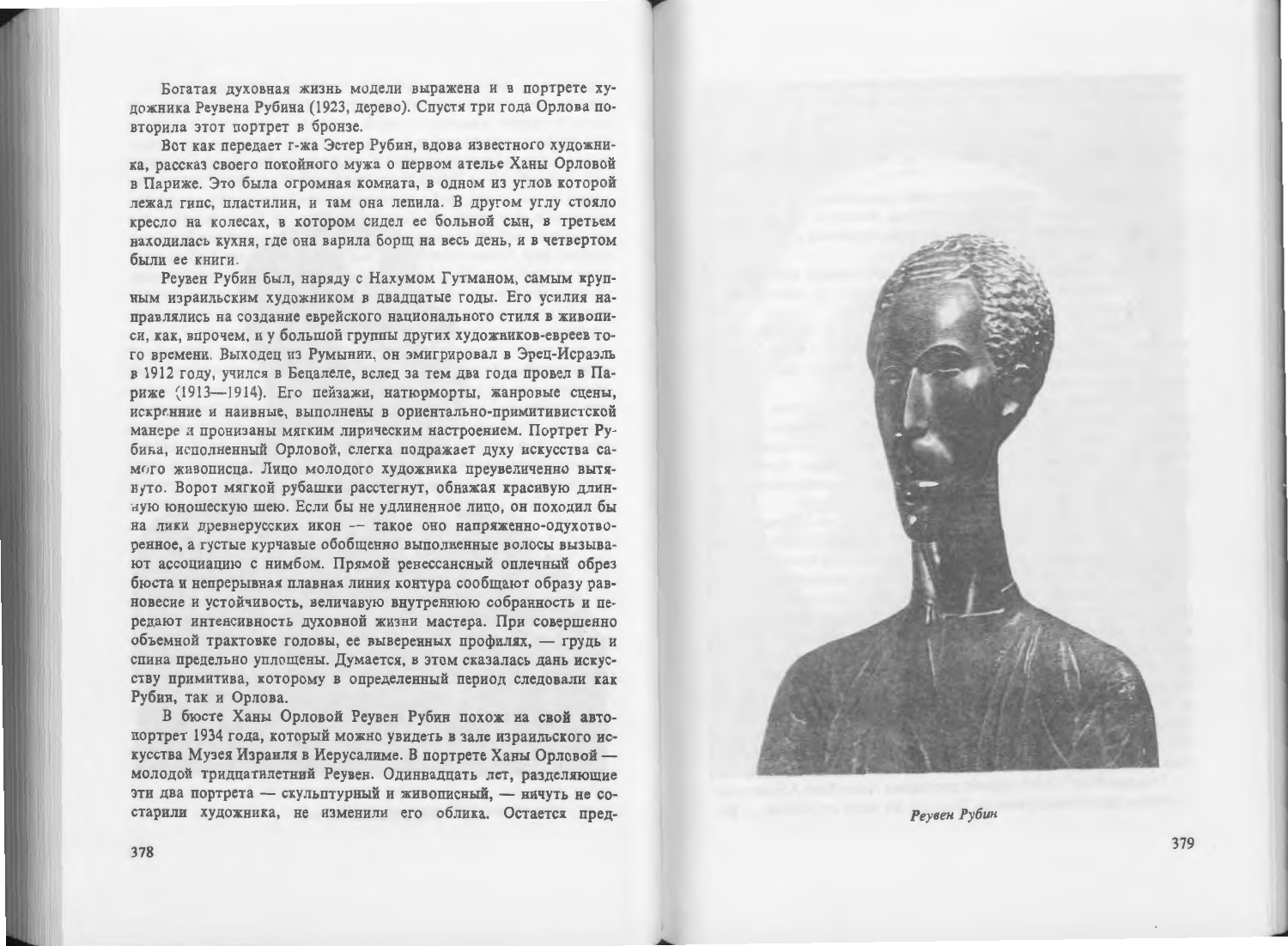положить, что Рубин был под сильным впечатлением от своего портрета работы Ханы Орловой и теперь видел себя ее глазами. О таком феномене рассказывали некоторые биографы Орловой. Созланный ею портрет казался многим более реальным, чем сама модель, и один автор в шутку заметил, что не рискнул бы позировать ей.

Широкий круг людей, в котором вращалась Хана Орлова, составляли личности большой культуры, высокого интеллекта, и среди них особое место занимают деятели еврейской литературы и искусства.

К шедеврам портретного искусства скульптора принадлежит также и "Портрет Эдмона Флега" (1922, дерево; коллекция Аялы Закс-Абрамовой, Иерусалим).

В те дни, когда Хана Орлова лепила его бюст, он - преуспевающий писатель, драматург, историк, переводчик - издал одну из наиболее значительных своих работ - "Еврейская антология с превнейших времен до наших дней".

Потрясенный делом Дрейфуса, Флег оставил стезю легкого успеха и обратился к иудаизму. Он написал много серьезных работ, в том числе "Введение в иудаизм". Его блестящая сорокалетняя деятельность прервалась только один раз - во время первой мировой войны, в которой он участвовал в рядах французского иностранного легиона.

На портрете Ханы Орловой ему 47-48 лет. Сын богатых швейцарских евреев, он не знал нужды и горечи трудного хлеба. Позади годы борьбы за признание, принесшие успех и известность. Он даже в состоянии заказать свой портрет и портрет молодой супруги.

Рафинированная законченность и ясность конструкции скульптурного портрета Флега, чистые плавные контуры и гладкая поверхность дополняются метко отобранными деталями, выражающими характер и, может быть, акцентирующими его. Аккуратно и даже немного педантично зачесаны на высокий лоб прямые волосы. как-то по-особому посажены внимательно, с прищуром смотрящие глаза. Собственно, не глаза, а веки. На месте глазного яблока глубокая темная щель. Тонкий нос с небольшой горбинкой, маленький чувственный рот и гордо поднятая голова выдают характер умного, уверенного в себе человека.

"Мадам Флег" (1922, дерево; коллекция Аялы Закс-Абрамовой) - полная противоположность Эдмону. Во всем ее облике - ро-



Эдмон Флег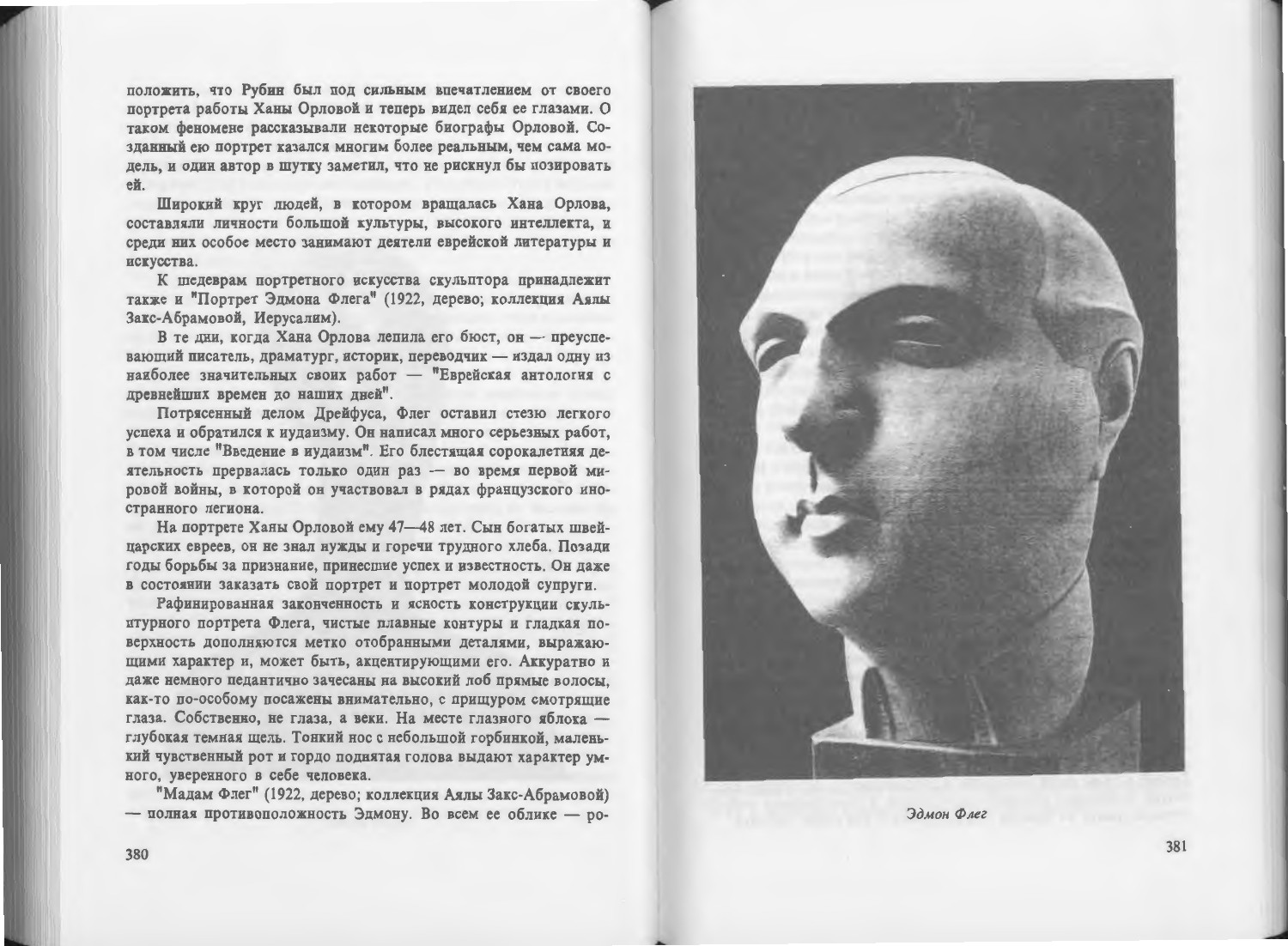бость и неуверенность, кротость и трепетная нежность. Изысканная линия овала лица, заостряющегося к маленькому подбородку, печальный наклон головы с гладко зачесанными и убранными назад волосами, грустные глаза с непрорезанными зрачками придают ее облику особое очарование и невыразимый словами аромат женского обаяния.

Дерево теплого тона, из которого выполнены оба бюста, кажется, еще живет, дышит, тем самым усиливая ощущение продолжающейся жизни. Глядя на эти два портрета - Эдмона Флега и его супруги, - поражаешься удивительно острому глазу Орловой, проникающему в самые сокровенные тайники человеческой души.

Но портретное искусство не исчерпывает всего творчества Орловой. С самых первых ее шагов большое место занимает изображение обнаженного женского тела. Она передает его во всей его теплоте, мягкости и упругости плоти. Женщина в понимании Орловой - основа жизни, мать всего существующего в природе. Их бесконечное множество - сидящих на корточках, стоящих, сидящих на стуле - от аскетичного "Женского торса" (1912, бронза) до чувственной "Евы" (1923, бронза).

Прославление материнства выражено в самых разных формах: лежащая женщина кормит младенца грудью; играющая с ребенком мать поднимает его на вытянутых руках высоко над своей головой. Наибольшей своей любовью и уважением скульптор наделяет беременную женщину. Одна из них с удивлением и надеждой прислушивается к зарождающейся в ней жизни, другая с тревогой и обреченностью заглядывает в будущее. В отличие от "Беременной" раннего периода, где художника увлекала чисто формальная игра линий, форм и объемов, образы зрелого периода исполнены в реалистическом стиле, но обобщенно, без мелочной детализации.

Любовь ко всему живому, развивающемуся привели Орлову к анималистическому жанру. Причем трудно даже говорить о какомто одном подходе, настолько он разнообразен, настолько неисчерпаема выдумка и юмор Ханы. В отличие от других анималистов.

стремившихся передать характерные повадки, движение и формы данной особи. Орлова и здесь либо подмечала смешное, либо наделяла животное чертами человеческого характера. Иногда звери или птицы превращались в символические образы, олицетворяя общие понятия.

"Индюк" (1925, бронза) - напоминает расфуфыренную русскую купчиху времен Островского, всю в оборочках и кружевах. "Собака" (1936, дерево) — благородной породы, гордо сидит, как египетское изваяние, но скульптор высмеивает ее, уподобляя павиану. Альбатрос весь устремлен ввысь, его клюв - как стрела, направленная к небу, увлекающая за собой все тело птицы. Этот образ символизирует свободу ("Свобода", 1939, дерево). "Павлин" (тогда же, дерево) подобен гордой даме в платье со шлейфом. И, немного забегая вперед, нельзя не упомянуть здесь "Козу", исполненную уже в послевоенный период (1958). Это животное, взбирающееся в гору, чтобы схватить единственный уцелевший на ветке лист, позволяет увидеть в нем воплощение природы горной страны и жизни, побеждающей в нелегкой борьбе за существование. Удивительная находка: вместо нескульптурной скалы Орлова изобразила ствол дерева, изогнутый по диагонали, вызывающей ассоциацию с пологим склоном.

 $* * *$ 

В солнечный гармоничный мир Ханы Орловой бушующим ураганом ворвалась вторая мировая война. (Первая мировая война не отразилась заметно на ее творчестве.) Сначала она, увлеченная работой, не поняла грозящей ей опасности и продолжала трудиться в уже захваченном немцами Париже. Но, предупрежденная друзьями о готовящемся ее аресте, вынуждена была бежать с сыном в Швейцарию через Лион, где повстречалась с художником Жоржем Карсом, пражским евреем. Получив фальшивые документы, дальнейший путь продолжали втроем: Хана, ее сын Эли и Карс. Спустя много времени Орлова рассказывала доктору Гамзу обо всех перипетиях опасного перехода через границу и о себе, шедшей впереди, "повязанной платком наподобие русской крестьянки".

Два года жизни в Швейцарии не пропали даром. Орлова продолжала работать и создала более пятидесяти произведений, которые были представлены в галерее Георга Мооса в Женеве в 1945 году и встречены публикой с большим энтузиазмом.

<sup>\*</sup>Я сердечно благодарю госпожу Аялу Закс-Абрамову, которая позволила увидеть эти шедевры искусства в ее коллекции. Она знала Хану Орлову в годы своей молодости и рассказывает о скульпторе как о натуре необычайно сильной, мужественной и одновременно доброй. готовой прийти на помощь нуждающимся в ней (прим. автора).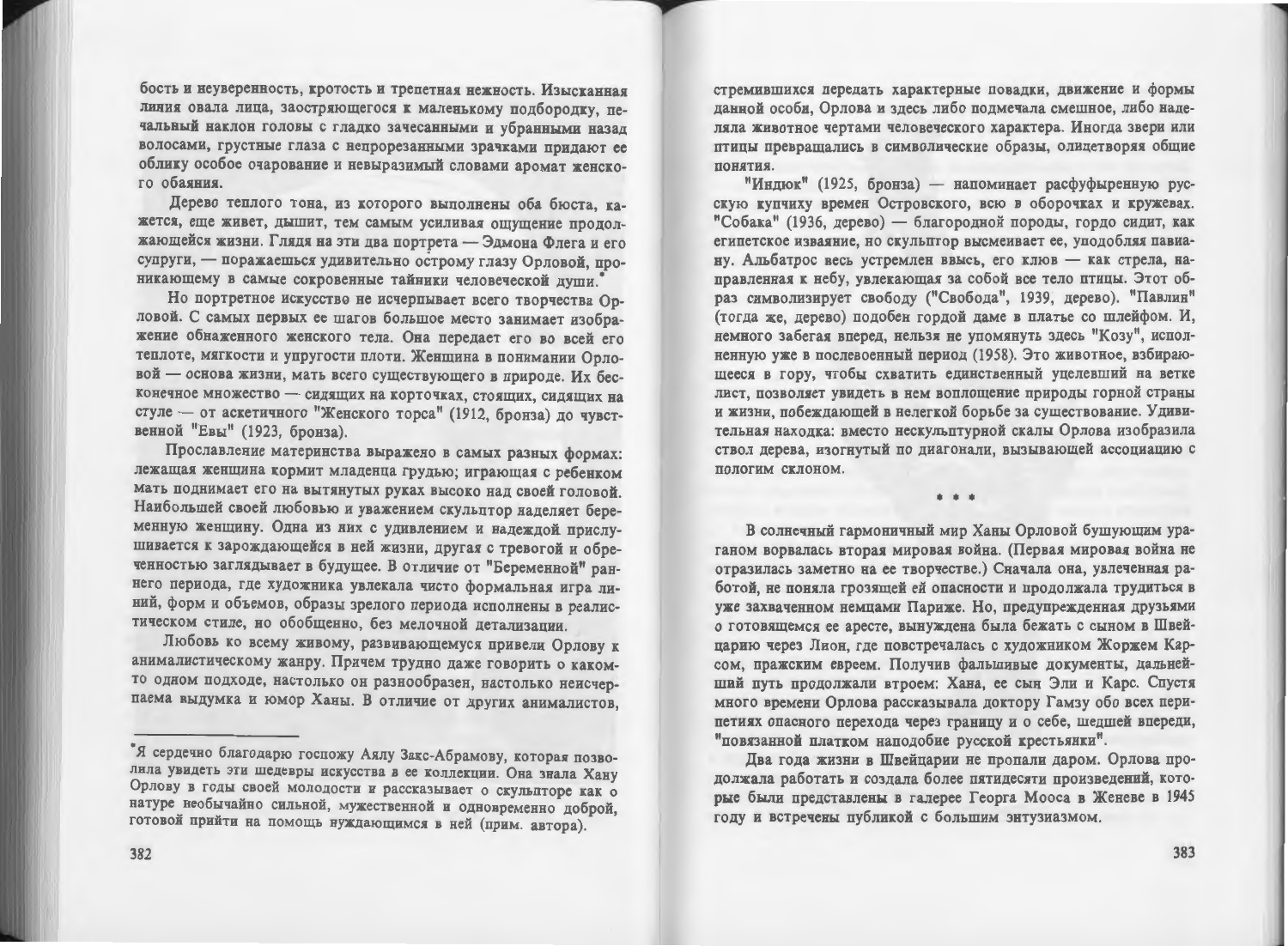

После освобождения Франции от нацистов она вернулась в свою парижскую мастерскую и застала страшную картину: фашисты разрушили все, что не смогли увезти. Отломанные головы, изувеченные руки и ноги, разбитые в куски лучшие произведения плоды двадцатилетнего труда — валялись по всем углам. Но мужественная женщина приказала себе: "Не поддаваться отчаянию!" И это стало ее девизом. Послевоенное творчество Орловой говорит о большой внутренней борьбе художника, по-новому осмысляющего окружающий мир, что не могло не привести к изменению художественного языка. Гармоничность в работах довоенных лет сменилась драматизмом. Появляются образы, исполненные трагизма. Ее стиль претерпевает существенные изменения.

Насколько быстро меняется сознание художника, видно из сопоставления "Размышления" 1942 года, выполненного еще в прежней манере, со статуей "Возвращение" 1945 года, которую тоже можно было бы назвать "Размышлением" или "Горьким раздумьем". Подобных драматических произведений не было прежде. Погруженный в свою думу, человек впился губами в кисть руки. Но никому не придет в голову сравнивать его с роденовским "Мыслителем", настолько разноплановы эти произведения. Титанический образ Родена, овеянный духом романтизма, уступил место изображению обыденного человека, с его земными горестями и заботами. Видимо, желание подчеркнуть это заставило скульптора отказаться от героической наготы и облачить своего героя в современную одежду. Композиция компактна, контурная линия замкнута, но равновесие масс вступает в конфликт с беспокойной экспрессивной поверхностью, которую лишь условно можно назвать "эскизной". Она дробная, сохраняющая бесконечное множество мазков глины, вибрирующая и трепещущая, с многочисленными переходами от света к тени. Моделировка, таким образом, противопоставлена целостному объему. Может быть, это и значит на языке форм: "Не поддаваться отчаянию!"

В этом же ряду произведений можно назвать и "Вдову", (1946, бронза), скорбную, но полную достоинства, тонкую и стройную, закутанную в платок. Здесь лепка измельченная, еще более дробная и нервная. Даже у спокойно откинувшейся на спинку кресла "Читающей Ариаиы" (1964, бронза), необычайно пластичной и гибкой, поверхность исцарапана, исполосована, испещрена штрихами, мазками, и только совсем заглажено лишенное деталей лицо.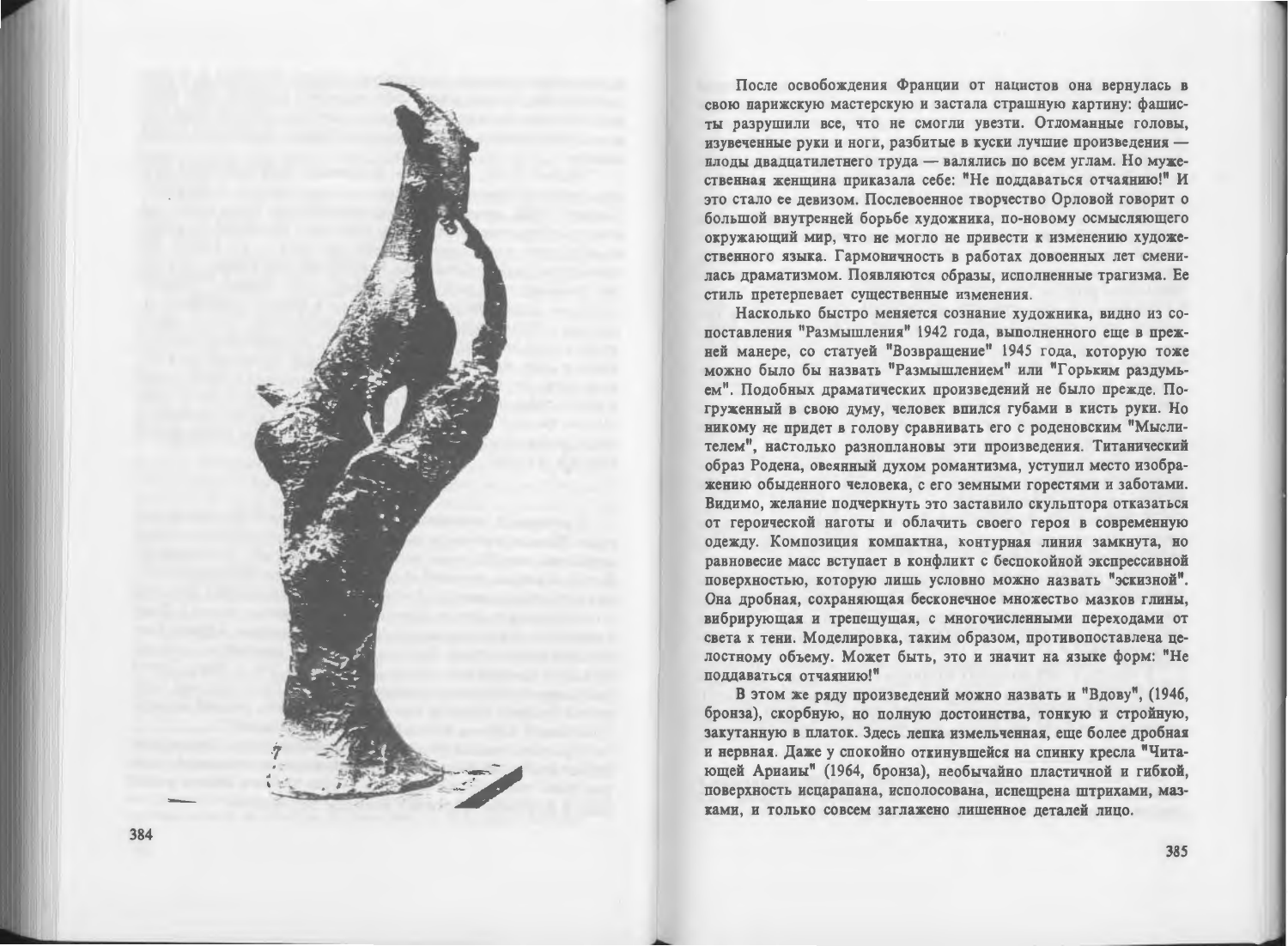Большой художник, Орлова не могла не восхищаться красотой молодости, воспевая ее в многочисленных изображениях балерин (чаще всего скульптур малого размера). Гибкие упругие движения их тел в самых разнообразных поворотах и позах даны обобщенно, без деталей, без моделировки. Только гладкие сверкающие поверхности. Это другая грань ее творчества (1950-66 годы).

И как победу над всеми невзгодами бытия можно рассматривать "Всадницу" (1955), энергично удерживающую поднявшегося на дыбы ретивого коня. Свобода, порыв, раскрепощенность. Экспрессия динамики, смелость и мажорность звучания делают эту группу одним из самых оптимистических произведений Ханы Орловой послевоенного периода.

Победа в Войне за Независимость и создание государства Израиль в 1948 году вызвала новый прилив сил у Ханы Орловой. Теперь она еще больше ощущает свою кровную связь с Эрец-Исраэль. В жизни страны Орлова принимала участие еще задолго до этих событий. Так, в тридцатые годы мэр и основатель Тель-Авива Дизенгоф, посетив ее мастерскую, обсуждал с художницей план создания Художественного музея в Тель-Авиве. А в 1949 году Орлова вылепила бюст Давида Бен-Гуриона.

В конце сороковых и в пятидесятые годы она выполняет немало монументов, прославляющих героизм евреев, павших в борьбе за независимость Эрец-Исраэль.

В 1949 году в киббуце Эйн-Гев была установлена скульптурная группа "Материнство", посвященная Хане Тухман-Альберштейн, погибшей во время войны.

В 1953 году в Рамат-Гане состоялось открытие памятника Дову Груннеру". Это - памятник-аллегория, где изображены два сражающихся льва - большой и маленький - Лев Английский и Лев Израильский. А в 1958 году в киббуце Ревивим водрузили скульптуру "Орлы".

В память о трех погибших израильских пилотах в 1963 году в киббуце Бейт-Орен был открыт памятник "Раненая птица" (бронза).

Монументальный символический "Голубь мира" (1964, бронза) украшает вестибюль Дворца Нации в Иерусалиме. Это не рельеф,

как иногда говорят, - он крепится штырями к стене на расстоянии четверти метра от нее, и полет его свободен. Мошный взмах крыльев устремляет птицу ввысь, на широкий простор. Взрыхленная поверхность, переливающаяся всеми оттенками сверкающей бронзы, выполненная в уже знакомой нам экспрессивной манере, больше похожа на чешую, чем на перья птицы. Трудно поверить, что произвеление столь большой эмопиональной силы выполнено семилесятипятилетней женщиной.

\* \* \*

С самых первых шагов деятельности Хане Орловой сопутствовал успех. Помимо упомянутых выставок, она демонстрировала свои произведения на многих групповых и персональных экспозициях в больших городах Европы, Америки и Израиля.

В 1935 году состоялась ее первая выставка в Эрец-Исраэль в незадолго до того открытом Музее Тель-Авива.

Тридцать произведений Ханы Орловой были удостоены показа на очень ответственной выставке в Малом Дворце Парижа, а после второй мировой войны, в 1946 году, состоялась выставка в Художественной галерее Франции. Затем с 1946 по 1949 год триумфальное шествие по городам Европы и Америки: Амстердам, Осло, Нью-Йорк, Чикаго, Сан-Франциско. И после этого - демонстрация искусства скульптора в Израиле: в музеях Тель-Авива, Иерусалима, Хайфы.

Большая ретроспективная выставка Ханы Орловой, связанная с пятидесятилетием творчества, была в тех же городах Израиля, а позже - в Парижской галерее Гранофф. Еще одна выставка состоялась в музее Герцлии.

Приближаясь к своему восьмидесятилетию, Хана Орлова, полная энергии, деятельная, прибывает из Парижа в Израиль, чтобы принять участие в создании экспозиции и организации юбилейной выставки (1888-1968). Для всех друзей Ханы ее болезнь и последовавшая за ней смерть были полной неожиданностью. Выставка открылась в следующем году - уже без автора...

\* \* \*

Все созданное Ханой Орловой так же естественно и просто, как сама жизнь. При любых изменениях ее стиля - а творчество боль-

<sup>•</sup> Член ЭЦЕЛя - подпольной Национальной военной организации в подмандатной Палестине; был казнен англичанами 16 апреля 1947 года за организацию террористических актов.